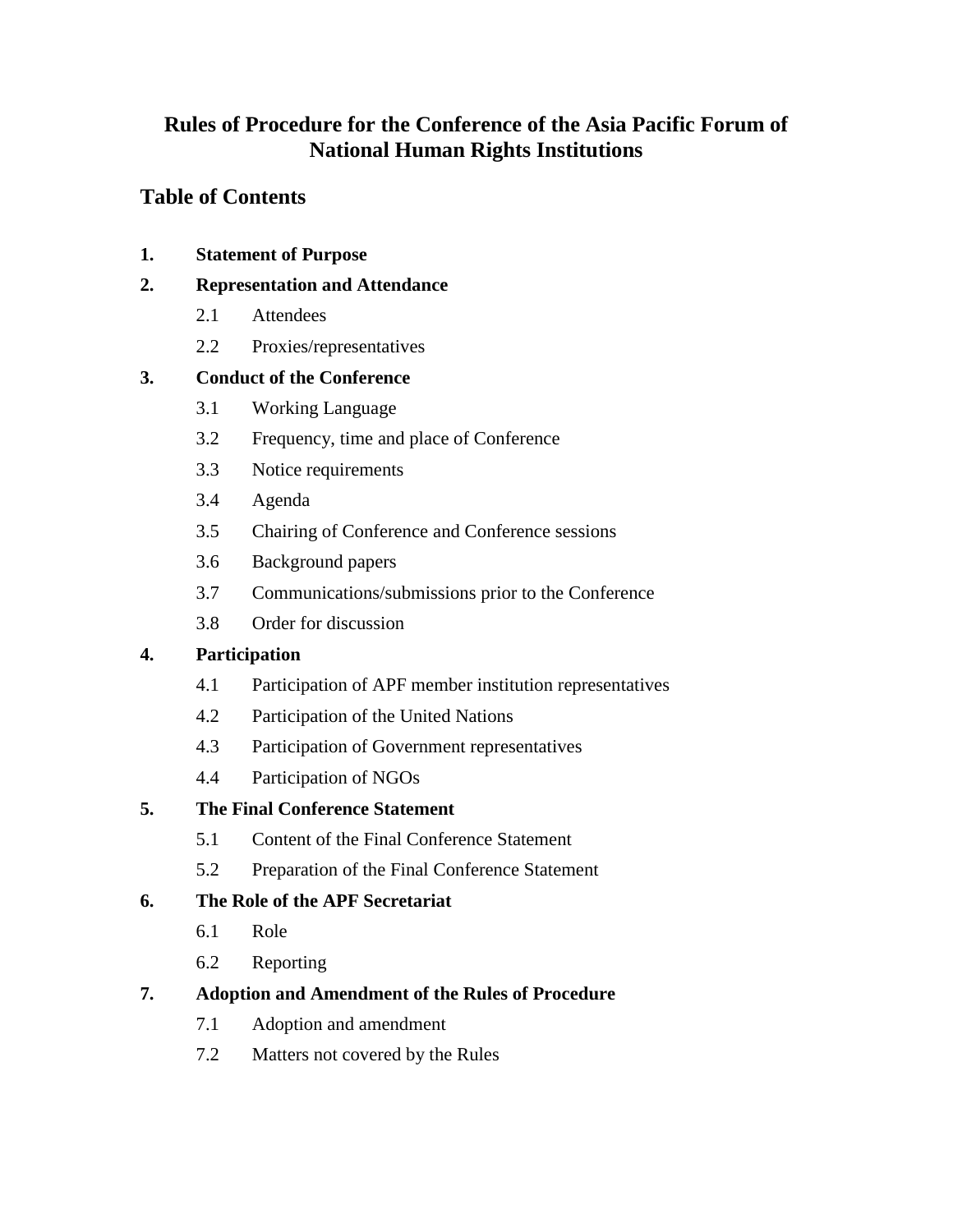### **1. Statement of Purpose**

The Asia Pacific Forum of National Human Rights Institutions (APF) plenary Conference (the Conference) is the key participatory Conference for all APF member institutions and registered observers in the Asia Pacific region. The aim of the Conference is to bring together national human rights institutions, the United Nations (UN), governments and Non-Governmental Organisations (NGOs) in a harmonious and practical setting in order to mobilise co-operation for regional human rights initiatives and to facilitate the establishment of new national human rights institutions in accordance with the Paris Principles. At the Conference, APF member institutions and registered observers hear and discuss reports from APF member institutions, Asia-Pacific governments and NGOs and discuss human rights issues of regional significance.

## **2. Representation and Attendance**

#### **2.1 Attendees**

The Conference may be attended by all APF member institutions (full, candidate and associate), representatives of the OHCHR (and other UN agencies), government and NGO representatives, other relevant institutions and individuals who have been invited to observe or address the Conference.

All invitees should inform the Secretariat of their intention to participate in the Conference in writing at least four weeks in advance and must nominate one spokesperson for their organisation that has been granted powers by a proper authority enabling him or her to represent the organisation at the Conference.

#### **2.2 Proxies/representatives**

If an attendee has given notice of their intention to participate but they cannot subsequently be present at the Conference, she/he may nominate, in writing, one representative/proxy to attend instead.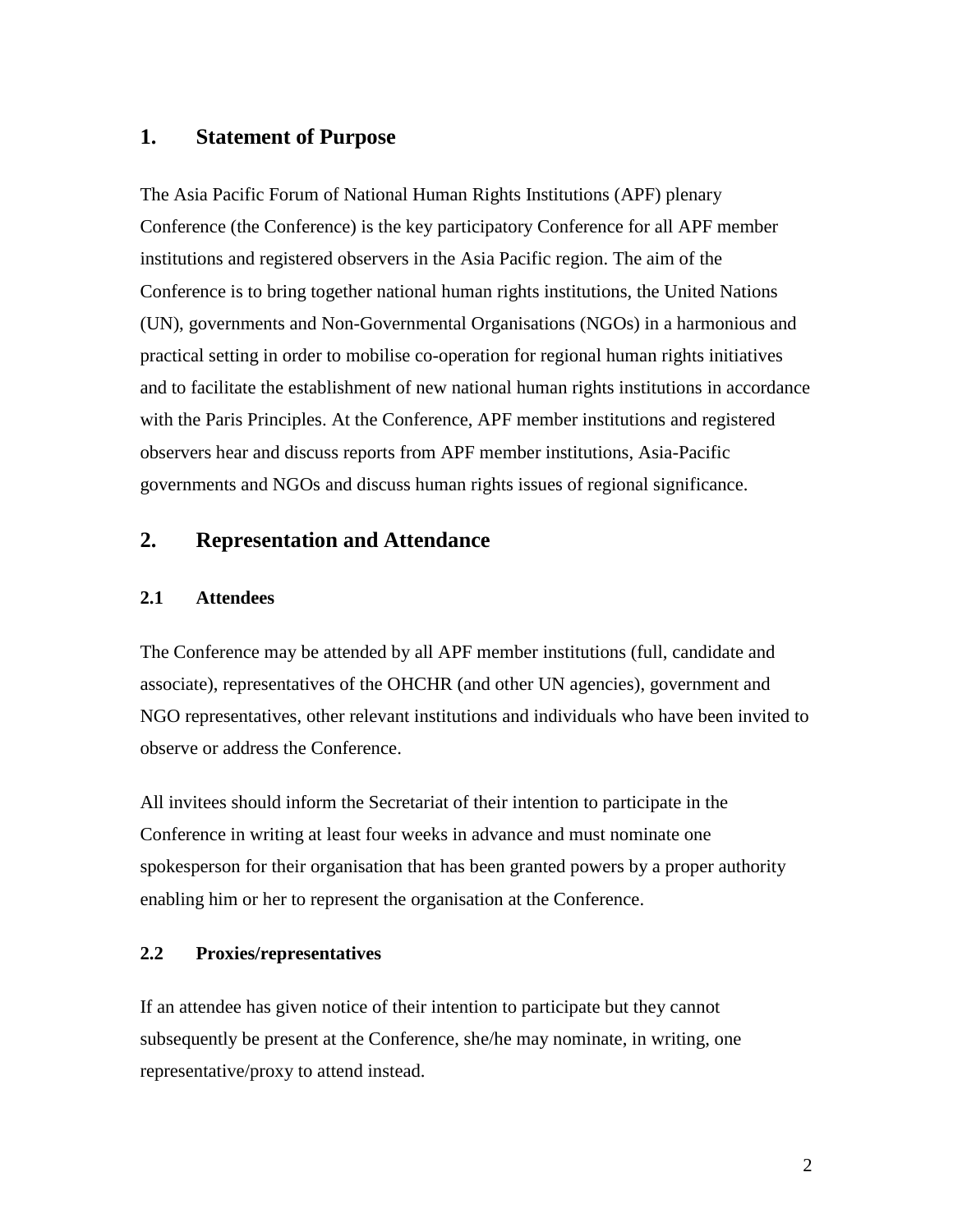## **3. Conduct of the Conference**

### **3.1 Working Language.**

The working language of the Conference of the APF shall be English.

#### **3.2 Frequency, time and place of Conference**

The frequency, time and place of the Conference shall be determined by the APF Forum Councillors.

#### **3.3 Notice requirements**

The APF Forum Councillors shall provide notice of the Conference at least 6 weeks prior to the Conference date by electronic mail. Notice will be given to all APF member institutions, representatives of the OHCHR and any other UN agencies invited to address the Conference, government and NGO and other relevant institutions.

### **3.4 Agenda**

The Chairperson of the Forum Councillors shall approve the provisional agenda prepared by the APF Secretariat.

### **3.5 Chairing of Conference and Conference sessions**

The Chairperson of the Forum Councillors (Chairperson) shall preside at the Conference and ensure that the Rules of Procedure are adhered to. Any question arising relating to the order of business, procedure or conduct of the Conference must be referred to the Chairperson whose decision is final.

Conference's sessions will be chaired by an APF full member institution (session Chairperson) as determined by the agenda. The session Chairperson will be responsible for the control of the session and for ensuring that the Rules of Procedure are adhered to. The session Chairperson shall endeavour to allow all who wish to make interventions to do so during the allotted time.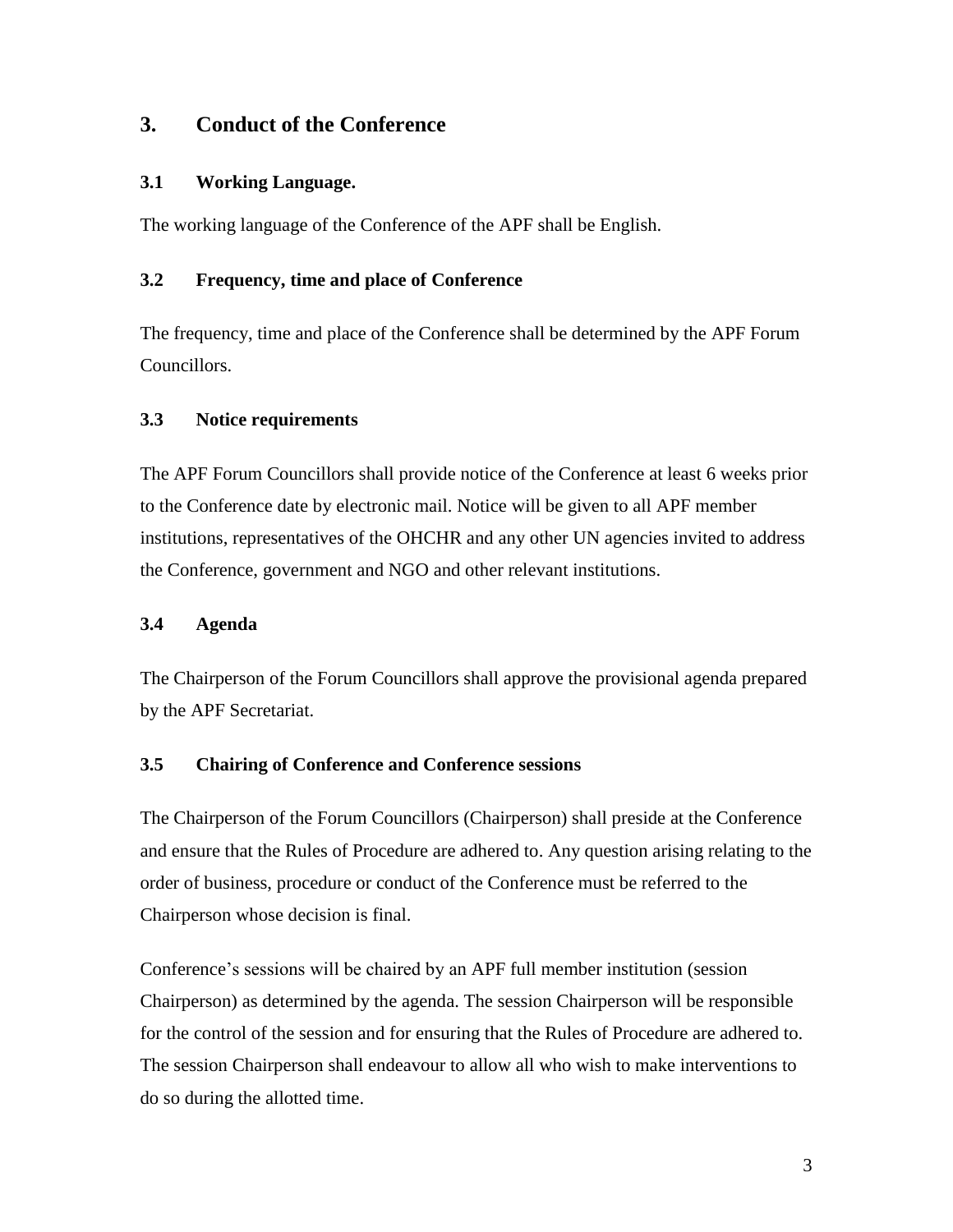#### **3.6 Background papers**

Background papers prepared for sessions will be available, where possible, to all participants or can be downloaded from the APF website at [www.asiapacificforum.net.](http://www.asiapacificforum.net/)

#### **3.7 Communications/submissions prior to the Conference**

Any communications, submissions or documents to be tabled at the Conference are to be forwarded to the APF Secretariat by electronic mail at least 14 days prior the date of the Conference.

### **3.8 Order for discussion**

The order for discussion is progression through the agenda.

## **4. Participation**

### **4.1 Participation of APF member institution representatives**

Member institutions of the APF are the principal actors of the Conference and interventions by them will take place before those of other participants.

For each session, APF member representatives may make initial introductory presentations and make subsequent comments. If APF member institutions propose to make introductory presentations they should provide a copy or outline of the presentation to APF Secretariat in electronic format 14 days before the Conference.

The responsibility for finalising the Conference conclusions lies with the Forum Councillors.

### **4.2 Participation of the United Nations**

Representatives of the Office of the High Commissioner for Human Rights and other specified United Nations agencies may be invited to observe or address the Conference.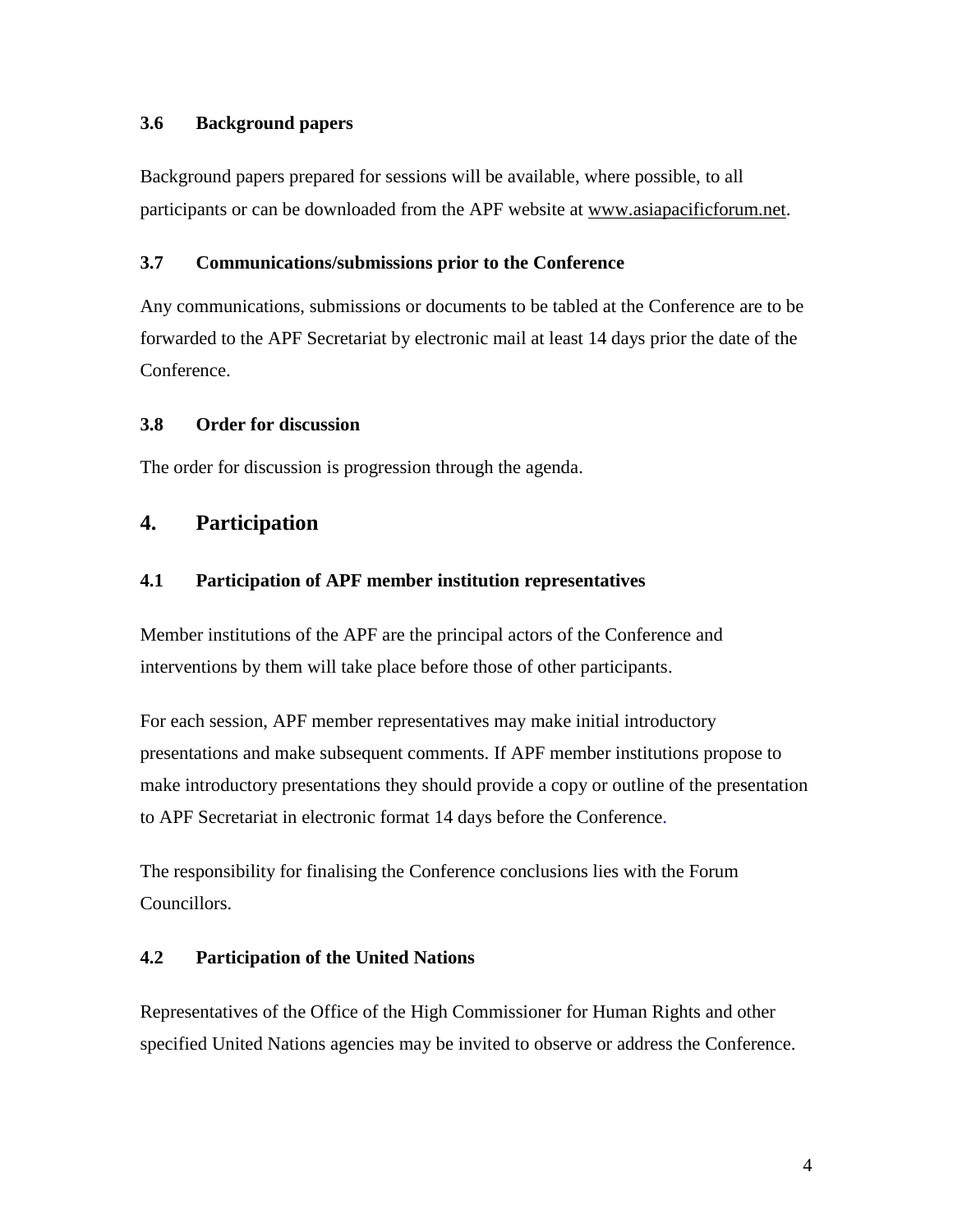United Nations representatives with prepared written statements are requested to provide a copy of these to the APF Secretariat in electronic format 14 days before the Conference.

The session Chairperson should allow an appropriate opportunity for interventions by representatives of the United Nations.

### **4.3 Participation of Government representatives**

Representatives of Government may be invited to observe or address the Conference.

Government representatives with prepared written statements are requested to provide a copy of these to the APF Secretariat in electronic format 14 days before the Conference.

The session Chairperson should allow an appropriate opportunity for interventions by government representatives.

### **4.4 Participation of NGOs**

NGO representatives may be invited to observe or address the Conference.

NGO representatives are encouraged to prepare a collective report and to nominate a single representative to make any oral submissions. A copy of the collective report should be provided to the APF Secretariat in electronic format 14 days before the Conference.

The session Chairperson may allow, if time permits, an opportunity for additional interventions by NGOs.

## **5. Final Conference Statement**

### **5.1 Content of the Final Conference Statement**

The Final Conference Statement may only contain a summary of items discussed during the Conference.

### **5.2 Preparation of the Final Conference Statement**